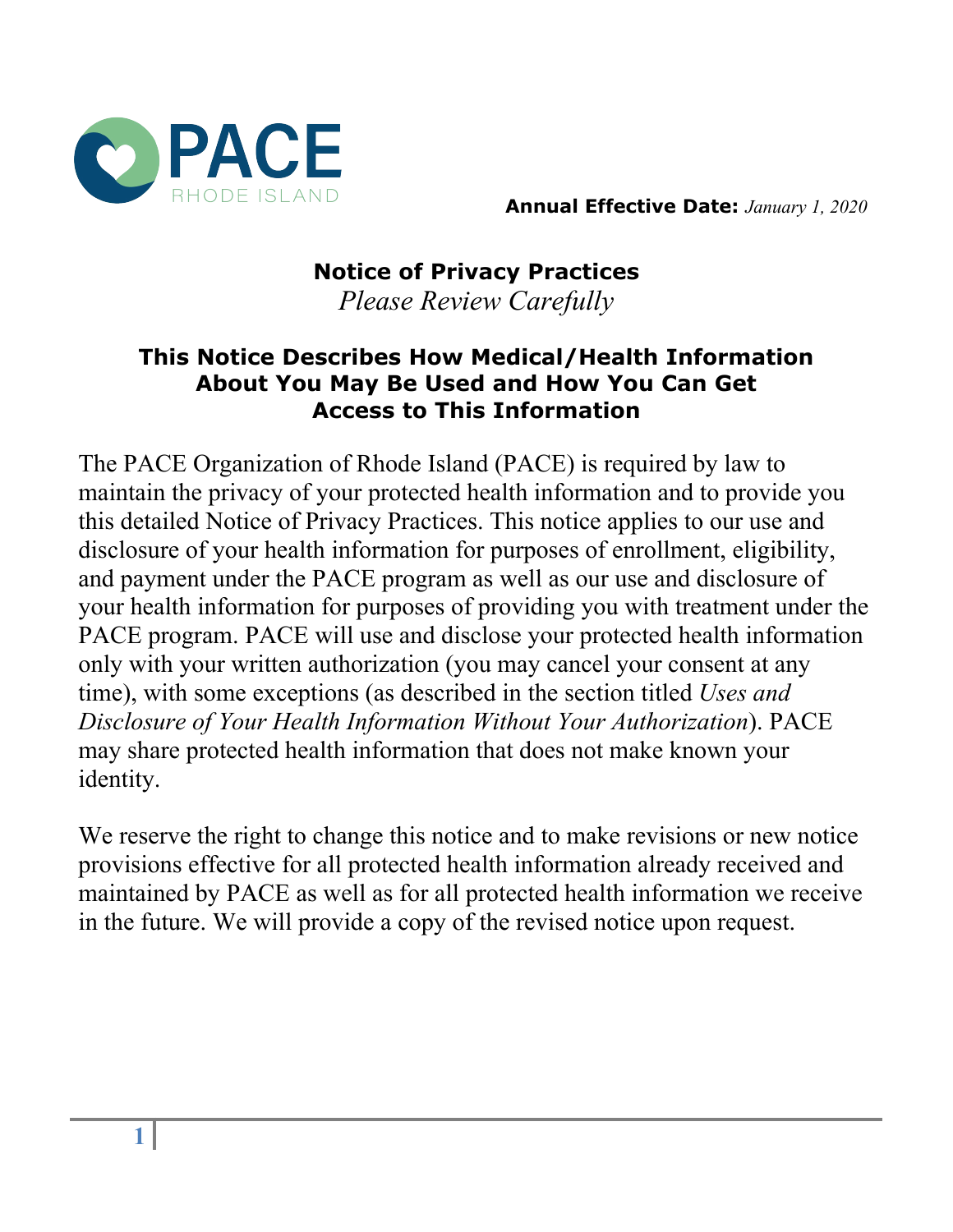## **Uses and Disclosures of Your Health Information Without Your Authorization**

# **PACE may use or disclose your protected health information for:**

## **Treatment**

• For example, the PACE Interdisciplinary Team may discuss your plan of care with other care providers involved in your care.

## **Payment**

• For example, we may share protected health information with Medicaid to determine your continued eligibility for PACE services.

# **Health Care Operations**

• For example, we may use your protected health information for Quality Improvement studies.

#### **PACE may also use or disclose your protected health information for the following reasons:**

- Public health authorities and health oversight activities
- As required by law
- Coroners, medical examiners, funeral directors, organ procurement organizations
- Individuals involved in your care or payment for your care: unless you object, we may disclose protected health information about you to a person involved in your care
- Emergencies, natural disasters, and national defense

# **Your Rights Regarding Your Protected Health Information**

Listed below are your rights regarding your protected health information. You must submit a written request to PACE to exercise any one of these rights. PACE is **not** required to comply with your request.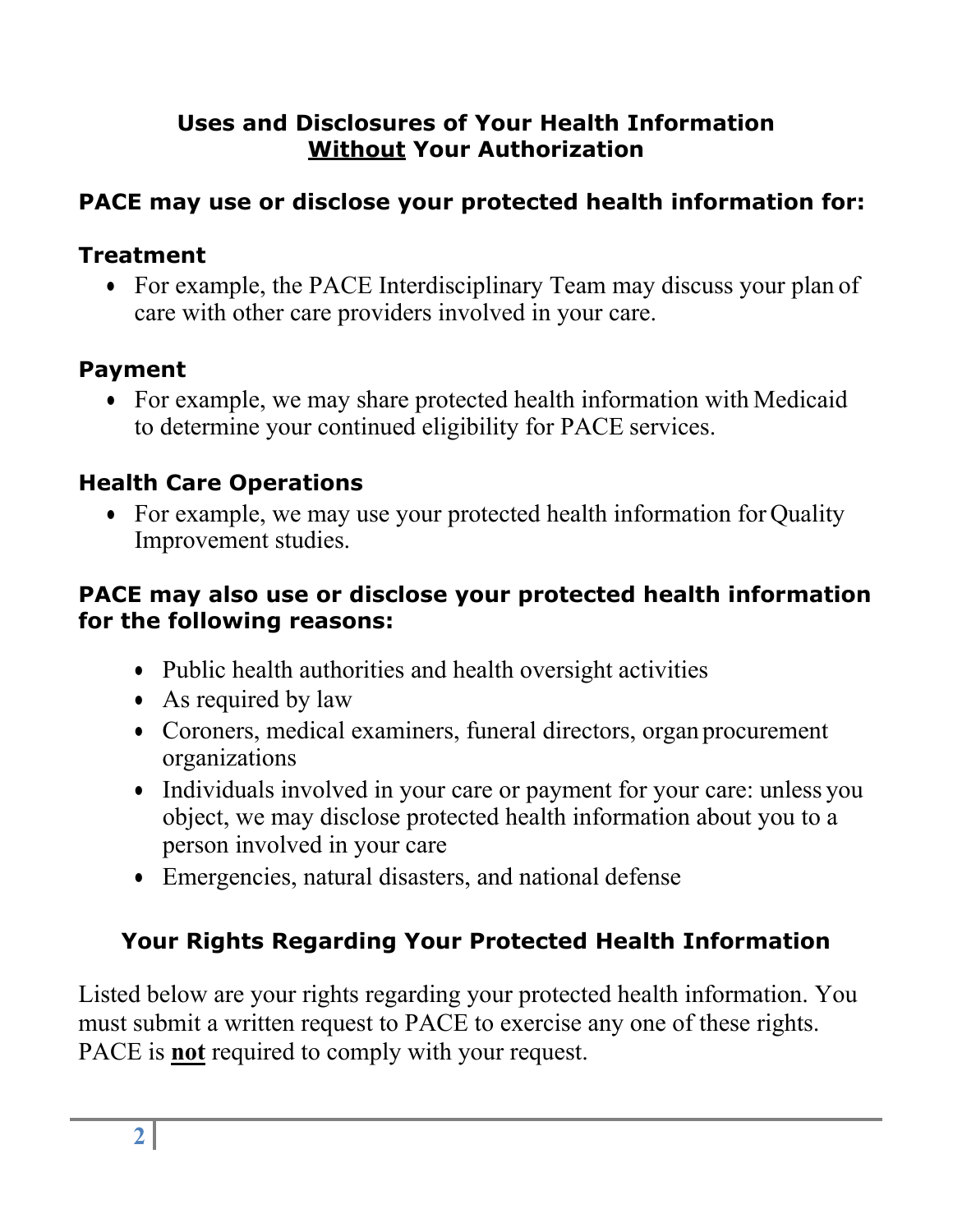**Right to Request Restrictions:** You may request restrictions on our use and disclosure of your protected health information for treatment, payment, or health care operations.

**Right to Access Your Personal Health Information:** You may inspect and obtain a copy of your clinical and billing records that may be used to make decisions about your care, subject to some exceptions.

**Right to Request an Accounting of Disclosures:** You may request a listing of certain disclosures of your protected health information, excluding disclosures for treatment, payment, and health care operations.

**Right to Request Confidential Communication:** You may request that we communicate with you concerning your health matters in a certain manner.

**Right to Amend Protected Health Information:** You may request PACE amend your protected health information for as long as the information is maintained by the organization.

**Right to Electronic Access:** To the extent we maintain an electronic health record with respect to your protected health information, you also have the right to receive an electronic copy of such information, and may ask us to send an electronic copy directly to a designated third-party. We may charge a fee, consistent with applicable law, for our labor costs in responding to your request.

#### **Special Rules Regarding Disclosure of Psychiatric, Substance Abuse, and HIV-Related Information**

The disclosure and release of confidential medical information concerning any mental illness, alcoholism, drug abuse, sexually transmitted disease, and HIV testing will require separate authorization by you and may be cancelled at any time.